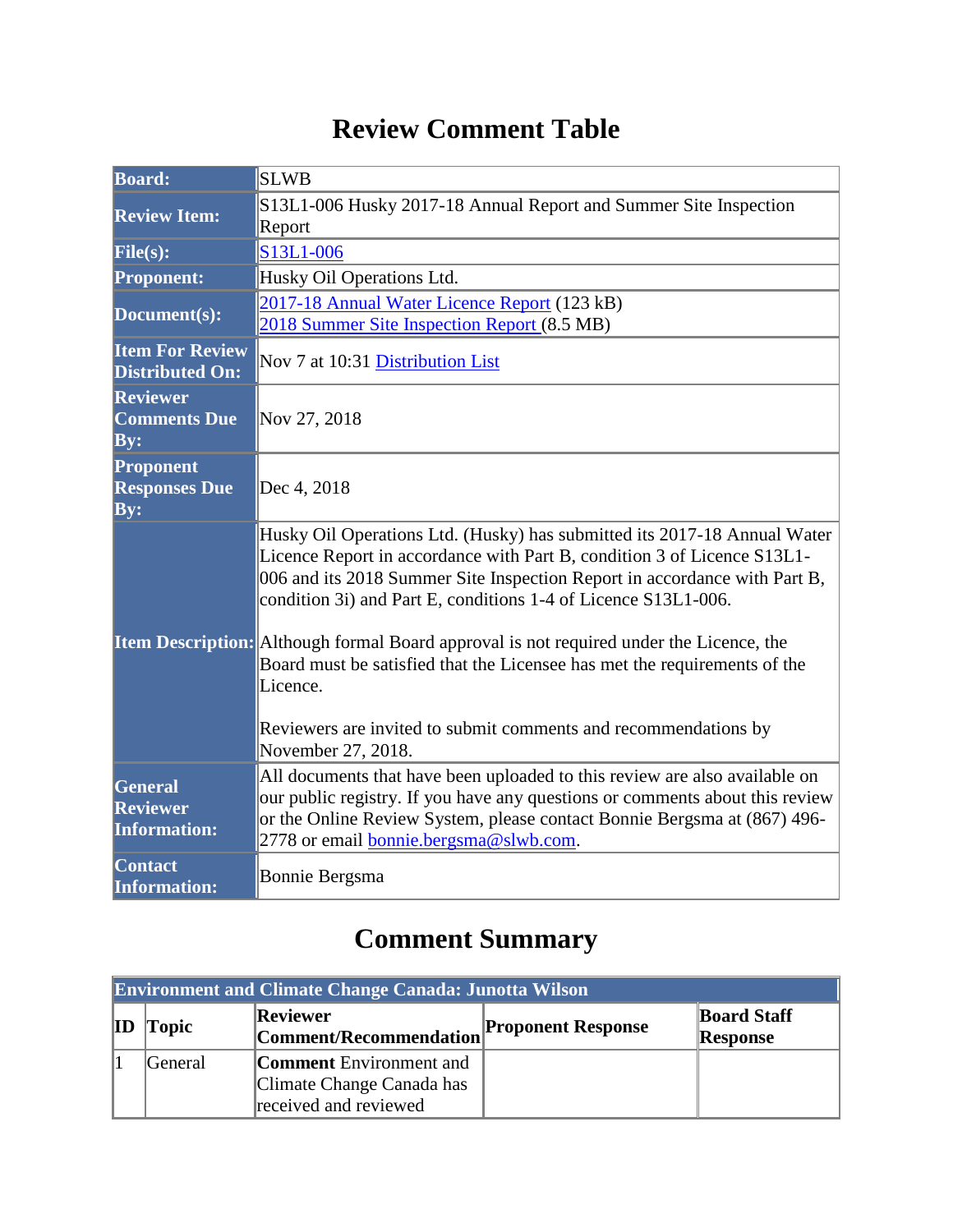|              |               | S13L1-006 Husky 2017-2018             |                           |                             |
|--------------|---------------|---------------------------------------|---------------------------|-----------------------------|
|              |               | <b>Annual Report and Summer</b>       |                           |                             |
|              |               | Site Inspection Report in             |                           |                             |
|              |               |                                       |                           |                             |
|              |               | accordance ECCC's mandate             |                           |                             |
|              |               | has no comments at this time.         |                           |                             |
|              |               | <b>Recommendation</b> n/a             |                           |                             |
|              |               | <b>GNWT - ENR: Central Email GNWT</b> |                           |                             |
|              |               | <b>Reviewer</b>                       |                           | <b>Board Staff</b>          |
| $ {\rm ID} $ | <b>Topic</b>  | <b>Comment/Recommendation</b>         | <b>Proponent Response</b> | <b>Response</b>             |
| 4            | General File  | <b>Comment</b> (doc) ENR Letter       |                           |                             |
|              |               | with Comments and                     |                           |                             |
|              |               | Recommendations                       |                           |                             |
|              |               | <b>Recommendation</b>                 |                           |                             |
| $\vert$ 1    |               |                                       |                           | Husky has submitted         |
|              |               | Topic 1: Well Comment ENR understands |                           | a Closure and               |
|              |               | Abandonment that Husky has applied to |                           | <b>Reclamation Plan for</b> |
|              | Work          | renew Water Licence S13L1-            |                           | all abandonment             |
|              |               | 006 to support activity on the        |                           | activities which was        |
|              |               | Little Bear N-09 and Little           |                           | approved by the             |
|              |               | Bear H-64 well locations              |                           | Board.                      |
|              |               | which are currently both              |                           |                             |
|              |               | suspended and set for                 |                           |                             |
|              |               | downhole abandonment in               |                           |                             |
|              |               | the winter 2018/19. As such,          |                           |                             |
|              |               | it is unclear how previous            |                           |                             |
|              |               | inspections and reclamation           |                           |                             |
|              |               | progress of the area will be          |                           |                             |
|              |               | considered in future should           |                           |                             |
|              |               | there be new disturbance of           |                           |                             |
|              |               | these areas.                          |                           |                             |
|              |               | <b>Recommendation 1) ENR</b>          |                           |                             |
|              |               | requests clarification on how         |                           |                             |
|              |               | site reclamation progress will        |                           |                             |
|              |               | be considered in future               |                           |                             |
|              |               | inspections accounting for            |                           |                             |
|              |               | the use of site-wide services         |                           |                             |
|              |               | to support downhole                   |                           |                             |
|              |               | abandonment work that has             |                           |                             |
|              |               |                                       |                           |                             |
|              |               | been proposed by Husky.               |                           |                             |
| 12           | Topic 2:      | <b>Comment ENR notes that</b>         |                           |                             |
|              | Security Site | Husky has cleaned up litter           |                           |                             |
|              |               | along the GNWT winter road            |                           |                             |
|              |               | during the June inspection            |                           |                             |
|              |               | which was a result of winter          |                           |                             |
|              |               | road traffic between Tulita           |                           |                             |
|              |               | and Norman Wells unrelated            |                           |                             |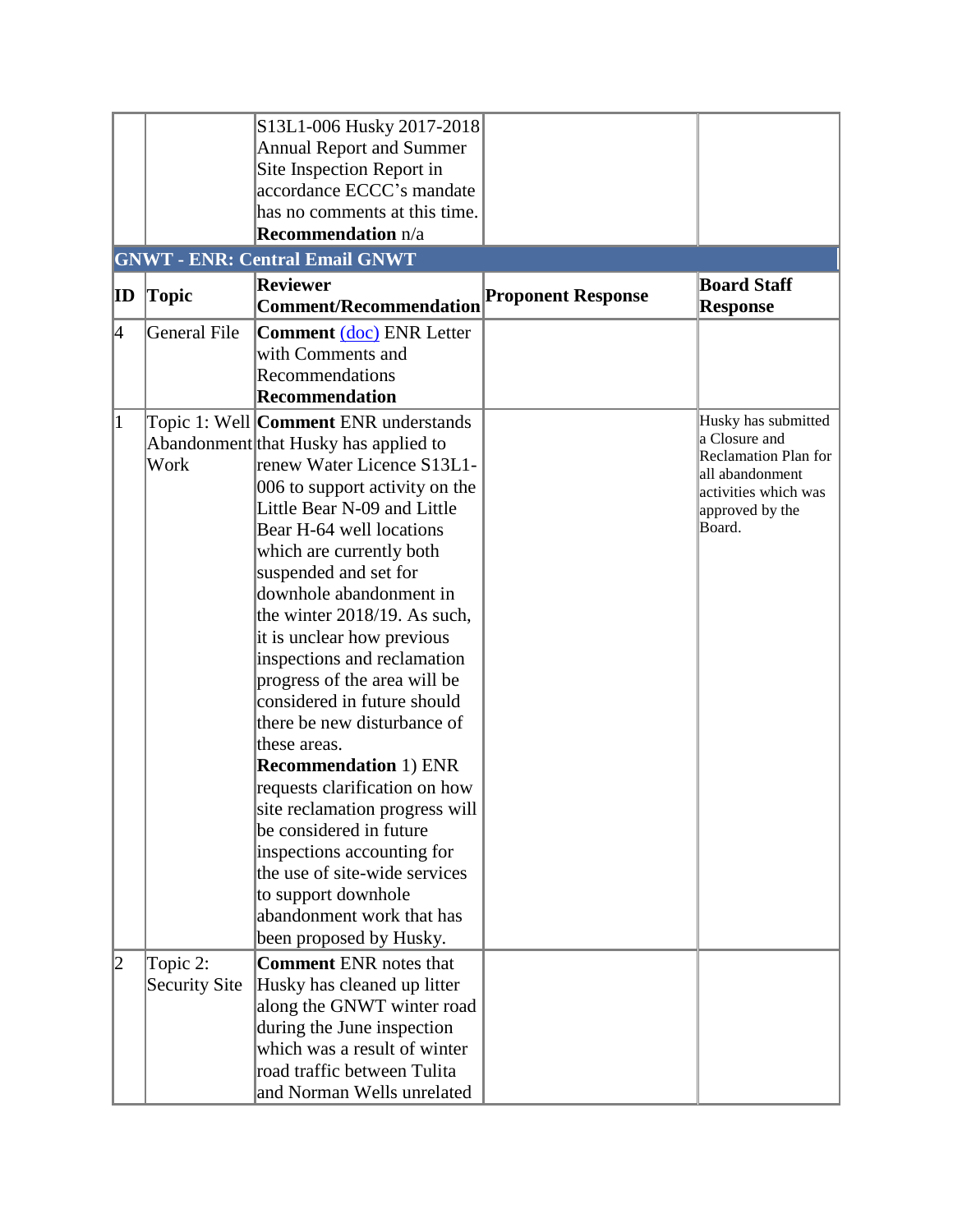|                 |                                | to Husky's activities.<br><b>Recommendation 1) ENR</b><br>commends Husky on<br>additional clean-up activities<br>conducted at the security site.                                                                                                                                                                                                                                                                                              |                           |                                       |
|-----------------|--------------------------------|-----------------------------------------------------------------------------------------------------------------------------------------------------------------------------------------------------------------------------------------------------------------------------------------------------------------------------------------------------------------------------------------------------------------------------------------------|---------------------------|---------------------------------------|
| $\vert 3 \vert$ | Topic 3:<br>Quarry<br>Material | <b>Comment ENR notes</b><br>various comments, including<br>related to the all-weather<br>road, regarding rust-coloring<br>as a result of oxidation of<br>quarry material.<br><b>Recommendation 1) ENR</b><br>requests that Husky provide<br>an update on any additional<br>investigations related to<br>potential impacts that may<br>result from use of this<br>material and how they are<br>being addressed or mitigated,<br>if applicable. |                           |                                       |
|                 |                                | Sahtu Renewable Resource Board: Colin Macdonald                                                                                                                                                                                                                                                                                                                                                                                               |                           |                                       |
| ID              | <b>Topic</b>                   | <b>Reviewer</b><br><b>Comment/Recommendation</b>                                                                                                                                                                                                                                                                                                                                                                                              | <b>Proponent Response</b> | <b>Board Staff</b><br><b>Response</b> |
| $\vert$ 1       | Annual<br>Report               | <b>Comment</b> The SRRB has<br>reviewed the report and has<br>no comment. There has been<br>minimal activity at the sites.<br>There has been no fresh<br>water used, no waste<br>produced, no new drilling, no<br>discharges and no<br>abandonment or restoration<br>activity between May 1, 2017<br>and April 30, 2018. No data<br>were generated in the SNP<br>program.<br><b>Recommendation None.</b>                                      |                           |                                       |
| 2               | Inspection<br>Report           | <b>Comment</b> This semi-annual<br>inspection report of the<br>EL494 wellsites and<br>associated support sites<br>indicates that conditions are                                                                                                                                                                                                                                                                                               |                           |                                       |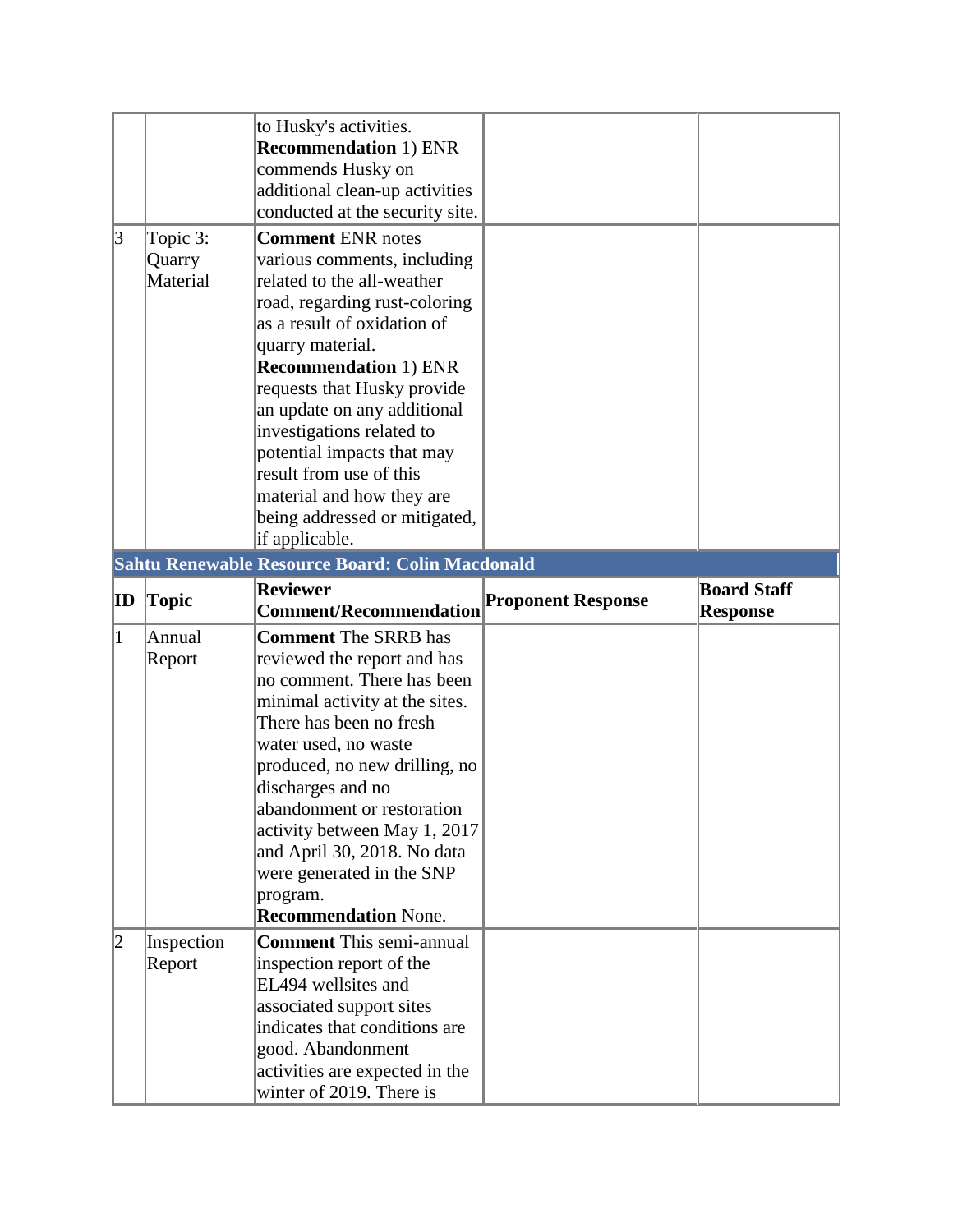| generally no erosion on the     |  |
|---------------------------------|--|
| sites and revegetation is       |  |
| occurring. Most areas will be   |  |
| reclaimed in 2019.              |  |
| <b>Recommendation None. No</b>  |  |
| soil sampling has been          |  |
| reported in these site          |  |
| inspections so that the areas   |  |
| of hydrocarbon and metal        |  |
| contamination have not been     |  |
| characterized. If it has not be |  |
| done previously, this           |  |
| sampling should be              |  |
| conducted at some point in      |  |
| the abandonment activities.     |  |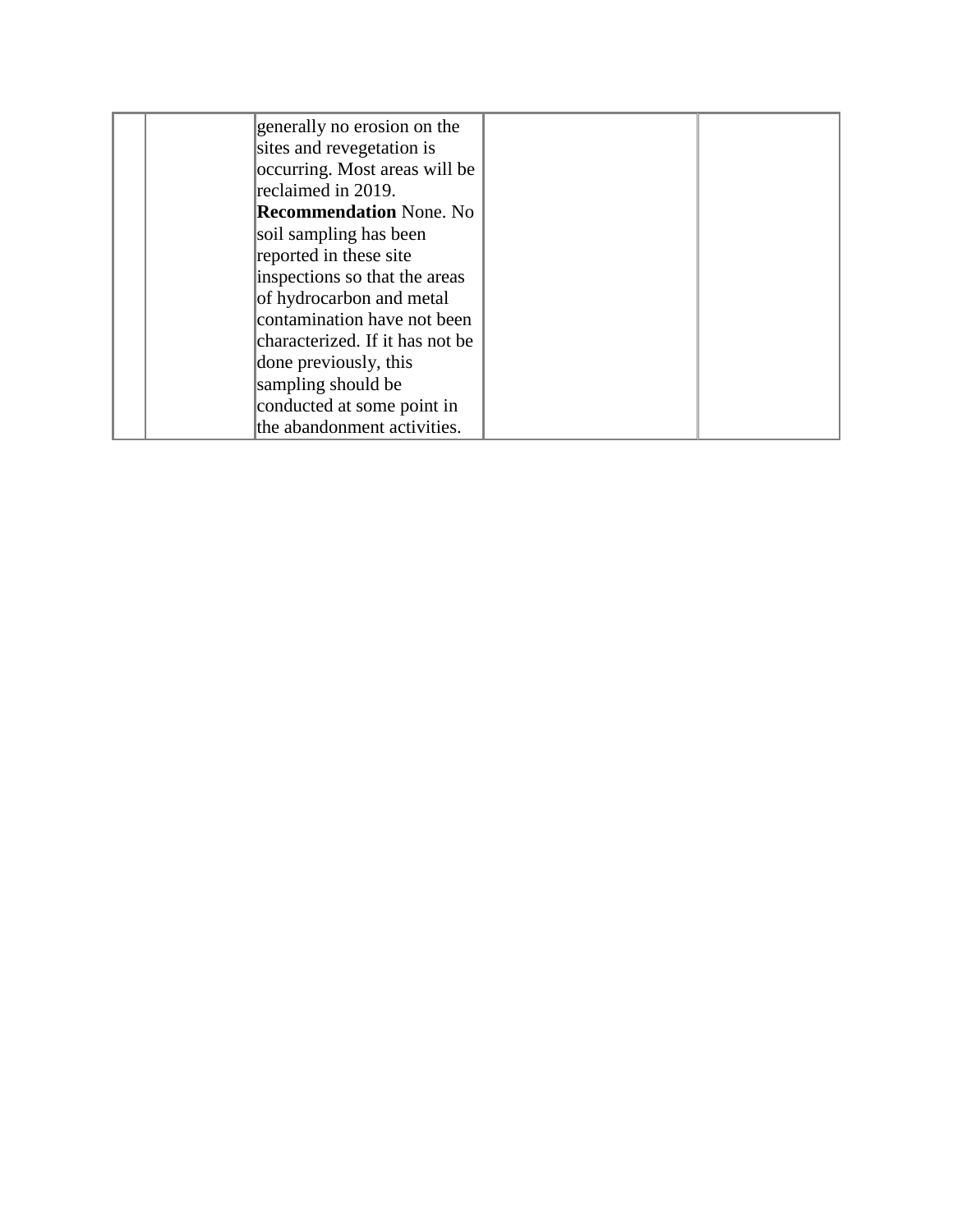Government of Northwest Territories

Gouvernement des Territoires du Nord-Ouest

November 27, 2018

Bonnie Bergsma Regulatory Specialist Sahtu Land and Water Board Box 1, Fort Good Hope, NT X0E 0H0

Dear Ms. Bergsma,

#### **Re: Husky Oil Operations Water Licence – S13L1-006 2017-18 Annual Report and Summer Site Inspection Request for Comment**

The Department of Environment and Natural Resources (ENR), Government of the Northwest Territories has reviewed the report at reference based on its mandated responsibilities under the *Environmental Protection Act,* the *Forest Management Act*, the *Forest Protection Act, the Species at Risk (NWT) Act, the Waters Act* and the *Wildlife Act* and provides the following comments and recommendations for the consideration of the Board.

#### **Topic 1: Well Abandonment Work**

#### **Comment(s):**

ENR understands that Husky has applied to renew Water Licence S13L1-006 to support activity on the Little Bear N-09 and Little Bear H-64 well locations which are currently both suspended and set for downhole abandonment in the winter 2018/19. As such, it is unclear how previous inspections and reclamation progress of the area will be considered in future should there be new disturbance of these areas.

#### **Recommendation(s):**

1) ENR requests clarification on how site reclamation progress will be considered in future inspections accounting for the use of site-wide services to support downhole abandonment work that has been proposed by Husky.